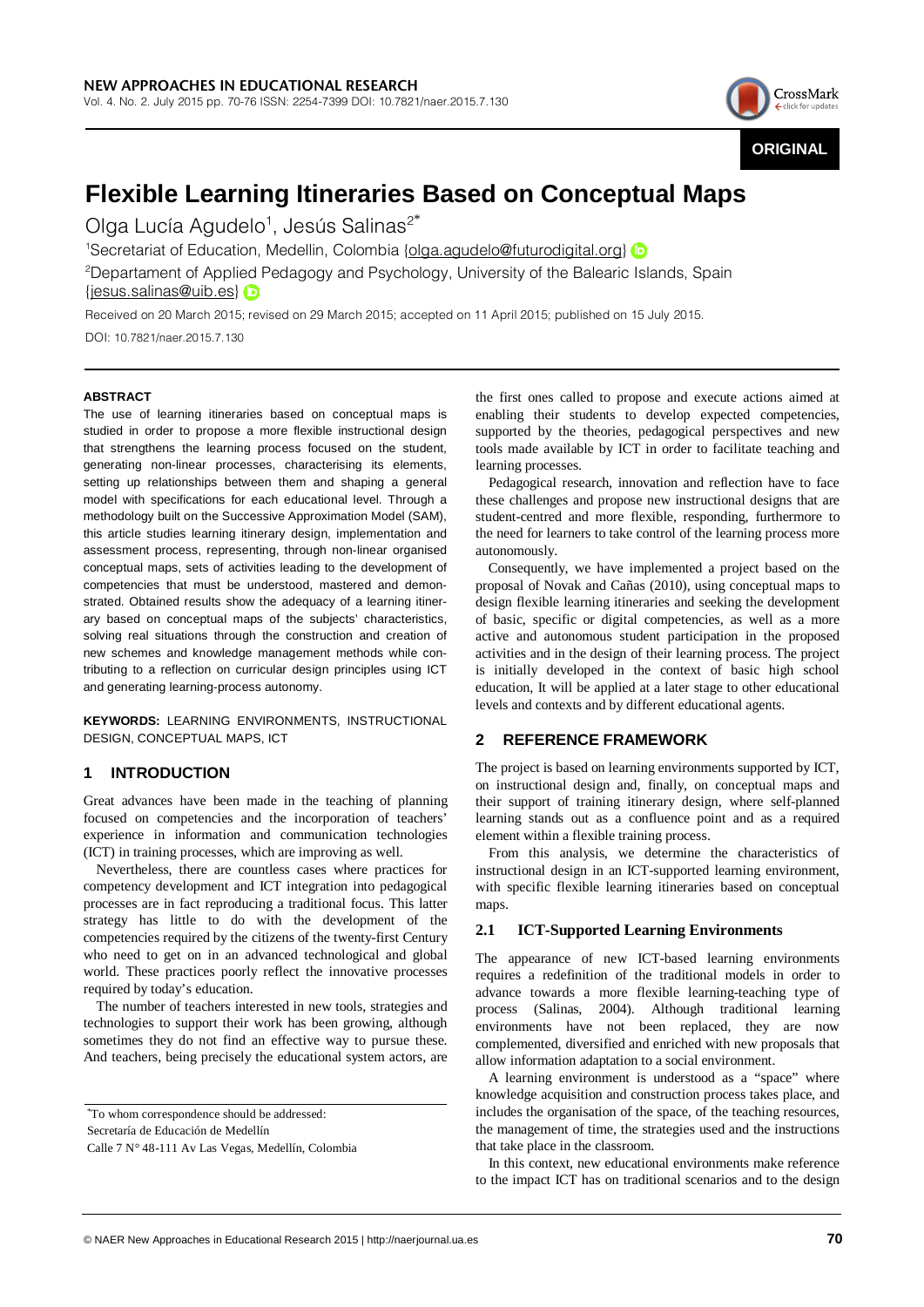of new learning spaces. There is a full range of learning resources, educational communications, space organisation and accessibility possibilities that must be taken into account, particularly for futuristic projections. From a pedagogical perspective, approaches related to flexible education may lead to a new concept, which, independently from teaching being inclass, blended or distance learning, provides the student with a variety of means and the possibility to make learning decisions (Salinas, 1999; Tait, 1999). Although the influence of technology is evident in every component of the learning environment, it is more openly reflected in the organisation of space, time and resources.

## **2.2 Instructional Design**

How can instructors best structure and sequence the contents of a discipline to make knowledge or learning experiences available to those subjects willing to learn? This is the problem good instructional design must solve.

According to Berger and Kam (1996) from Penn State University Applied Research Laboratory, instructional design is the systematic process that leads to the creation of instructional systems, while instructional development is the process of implementing this system or plan and includes its assessment and maintenance. Both processes must combine and support each other's teaching and learning theories, as well as reflect research on educational practice in the classroom.

A review of definitions reveals that, for some authors, creating an instructional environment with clear and effective materials to help students develop the capacity to comply with their tasks is an applied art and science (Broderick, 2001). Also, Berger and Kam (1996) define it as the creation of a thorough specification for the development, implementation, assessment and maintenance of situations that facilitate learning small and large content units.

Coll (2005) outlines the potentiality of educational design ICT, taking the constructivist approach of teaching and learning processes as a frame of reference. These characteristics, from the design perspective of a learning environment, have an impact on the relationship among educational agents, resources and contents through the generation of new assessment means.

The arrangement of new learning environments and a flexible design using new representational forms is another characteristic of ICT-enriched instructional developments. When highlighting the components that shape an ICT-supported training environment, we find a variety of proposals (Collis & Moneen, 2001; Salinas, 2004). Considering these components helps in sorting out the elements that must be taken into account for flexible training environments and for the new learning scenarios, as well as their design, management and related research.

Among the new ways of guiding educational actions provided by ICT, are the following (Ospina, 2008):

- The possibility of access to information and communication (digital and hypertext material).
- The freedom of students to guide their actions, while widening their conception of what, where and with whom it is possible (and required) to learn.

The widening of learning strategies.

The relationship with technologies and the possibilities to learn with and from technology.

- The evidence that cognitive effects, thanks to the interaction with information technology, strategic thought modifications, representational forms, metacognition strategies, various ways of seeing the world and certain information processing and communication skills, effectively serve as guidelines supporting and organising the learning process.
- A reframing of the teaching-learning classroom concept.
- A renewed way to understand student interaction, because the use of ICT exponentially increases communication possibilities – and limitations – that may be achieved with these technologies but not with others.
- The possibility to improve some cognitive skills that directly depend on the specific stimulus of each tool, widening the repertoire of our thoughts and cooperation.

The use of technology in education presents a change of linear to interactive learning. Lozano and Burgos (2007) recognise that in the traditional model, knowledge is teacher-centred with a linear one-way scheme: teacher to student with the latter having little participation; new learning models entails a transition to knowledge construction based on "discovery and participation".

### **2.3 Conceptual Maps**

Cognitive connections refer to the link generated between previous knowledge and new knowledge. Ausubel's assimilation theory is based on a constructivist model, and centers on the interaction process between recently learned material and existing concepts (Ausubel, Novak & Hanesian, 1983). The richer a learner's cognitive structure, the more interconnections he/she will be able to achieve between new information and that already possessed. These interconnections make learning significant, because it is incorporated with knowledge the individual already has and may be used later in other fields according to his/her needs or interests.

Conceptual maps are the main methodological tool of assimilation theory for determining what the student already knows (Cañas et al., 2000; Cañas, Novak, Reiska, 2015). They are the graphic representation of a set of concepts and the significant relationships between them under the proposal or a simplified-phrase form: two or more concepts linked by words to form a semantic unit. Concepts are organised in such a way that they generate hierarchical structures.

As a starting point, conceptual maps use focus questions to provide a global sense. Surfing a map allows greater user control because, since it is not linear, it offers reading alternatives according to the reader's level of understanding.

This way of representing knowledge may be softwareenriched to facilitate the creation of the learner's own maps and to facilitate the range of possibilities, and can include CmapTools, which are developed by the Institute for Human and Machine Cognition (IHMC), to enrich conceptual maps with resources (files) attached to the concepts or link phrases, as well as offer possibilities to register the construction process. CmapTools also include synchronic or non-synchronic collaborative work tools, presentation tools, alternatives to export the generated file and free servers to store, search and share maps and map comparison modules, as well as formatting tools.

Conceptual maps are used in classrooms to help students represent their cognitive structures and self-built knowledge, to identify research processes, to show question results that have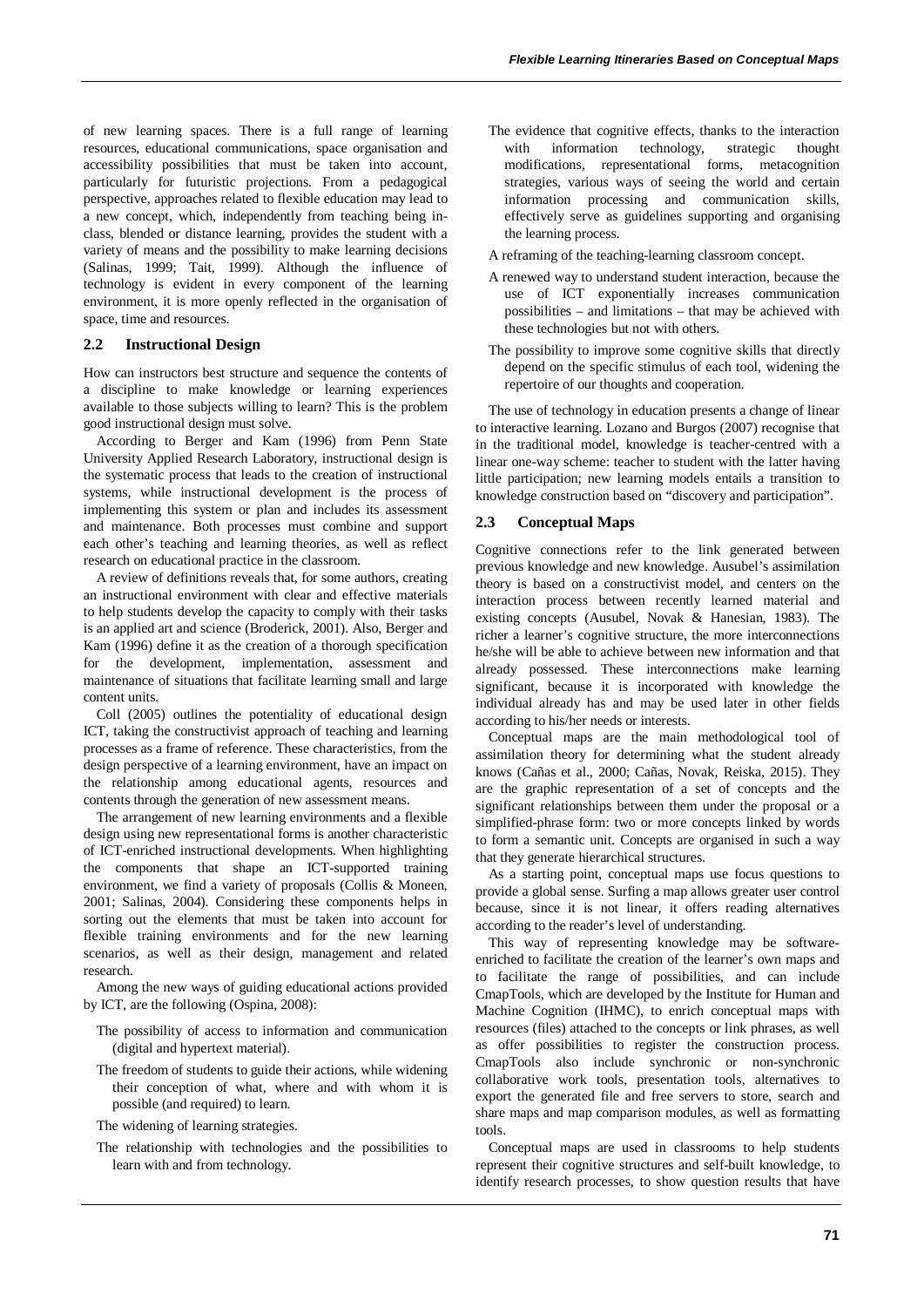guided the development of an educational process, to interpret theories, readings and literary works, to design proposals and to organise collaborative work (Novak & Cañas, 2006). Every one of them may be incorporated one way or another into didactic strategies in teaching and learning processes.

Another conceptual map application is set up by the learning itineraries proposed by Cañas and Novak (2010). Instead of explaining the issue through proposals, as happens with maps enriched with resources and links to other maps, like knowledge models, they are aimed at how to learn the subject. Therefore, they deal with the 'how' instead of with the 'what'. Learning itineraries based on conceptual maps "are, therefore, a way to organise a learning process and present a series of routes, options and resources to develop a competency or knowledge supported on learning objects that guide the learning subject" (Agudelo & Salinas, 2013).

## **2.4 Learning Itineraries**

Novak and Gowin (1984) consider the teacher to be a mediator between the conceptual structure of the disciplines and the cognitive structure of the student. The result of this mediation is the change of the cognitive structure that generates the learning and the mediation that takes place through the instructional design set out to achieve it. Learning itineraries based on conceptual maps facilitate comprehensive and hierarchical browsing through learning objects and contents at a number of levels, so they are a model for curricular design (Kinchin, 2000).

Cañas and Novak (2010) conceptualise an itinerary as a conceptual map that serves as a guideline for students to know how to study or learn a particular issue. Conceptually, an itinerary offers alternatives for the student to choose the way to proceed through foreseen activities. An itinerary does not describe the issue or recommend how the issue may be studied; therefore, it is different from a traditional descriptive concept (Coffey & Cañas, 2003).

Salinas, de Benito and Darder (2012), meanwhile, explain that a learning itinerary responds to the need to guide students through contents, processes and activities and at the same time provide enough flexibility to exercise a certain autonomy in the learning process. Process presentation, through conceptual maps, helps sort out information in a non-linear way, showing sequential possibilities for the students through the contents, and facilitates access to learning objects that support the acquisition of knowledge and the development of competencies.

A learning itinerary allows the teacher to have real control to organise his/her subject, because it is flexible for sorting out learning contents and objects. Only when the teacher has the flexibility to organise his/her subject, is student control likely to be exercised. Conceptual maps provide such flexibility. This type of design has the following characteristics:

- Allows organizing concepts, issues to be learned and competencies to be developed, as well as the learning objects to be used.
- To give a full vision of what must be done to understand the issue.
- To offer options or alternatives to be followed in the construction of the student's own learning sequence according to individual characteristics, needs and learning style, among others.
- To use what is known as expert's maps.

According to De Benito, Cañas, Darder and Salinas (2010), a subject that learns through itineraries based on maps, has the following advantages:

- Enough flexibility to facilitate learning process autonomy.
- Ability to consult the material in terms of the function of needs, interests, motivation and previous knowledge.
- Ability to determine the significant relationships among contents, resource, and activities.
- Ability to unload the itinerary to facilitate customizing it: identify visited nodes, add notes, link evidence and include the student's own resources and other learning objects.
- Freedom of mobility throughout the learning environment, according to the itinerary design.
- Ability to interact and direct the route through contents within predefined relationships.

# **3 RESEARCH DESCRIPTION**

The institutional context in which the research takes place is located in the central-eastern zone of Medellin, Colombia, at the Gabriel García Máquez Educational Institution, offering educational preschool through  $11<sup>th</sup>$  grade services; it has  $1,920$ students and 54 teachers.

As Agudelo and Salinas (2013) describe, the curricular structure of the academic programs at this institution is made up of an Integrated Pedagogical Model based on several models with an emphasis on individual development, social requirements, technological processes, knowledge development and individual and social life projects with a focus on research, participation, and other aspects that are societal, technological, interdisciplinary inter-institutional, intercultural and global aspects. The ICT Management Plan has permeated academic, social, administrative and togetherness aspects and supports teachers' training to implement new technologies in the academic development of their areas, which favourably affects students' education.

## **3.1 Objectives**

The project is aimed at:

- modeling flexible curricular design learning environments supported by conceptual maps in different contexts and educational levels; and
- designing and complementing learning experiences supported by flexible itineraries based on conceptual maps and characterizing intervening elements to optimize results.

### **3.2 Research Methodology**

The methodology for developing this project is qualitative research based in a natural context and interpreting phenomena from the feelings of participants. Within this framework, designbased research has been followed, in which stakeholders participate together to improve a problematic situation by selecting and applying processes and generating a reflection on the practices performed (McKenney & Reeves, 2012).

Information-Based Design (IBD) supports the exploration and design of every type of educational innovation, at didactic and organisational levels, taking into account experiences related to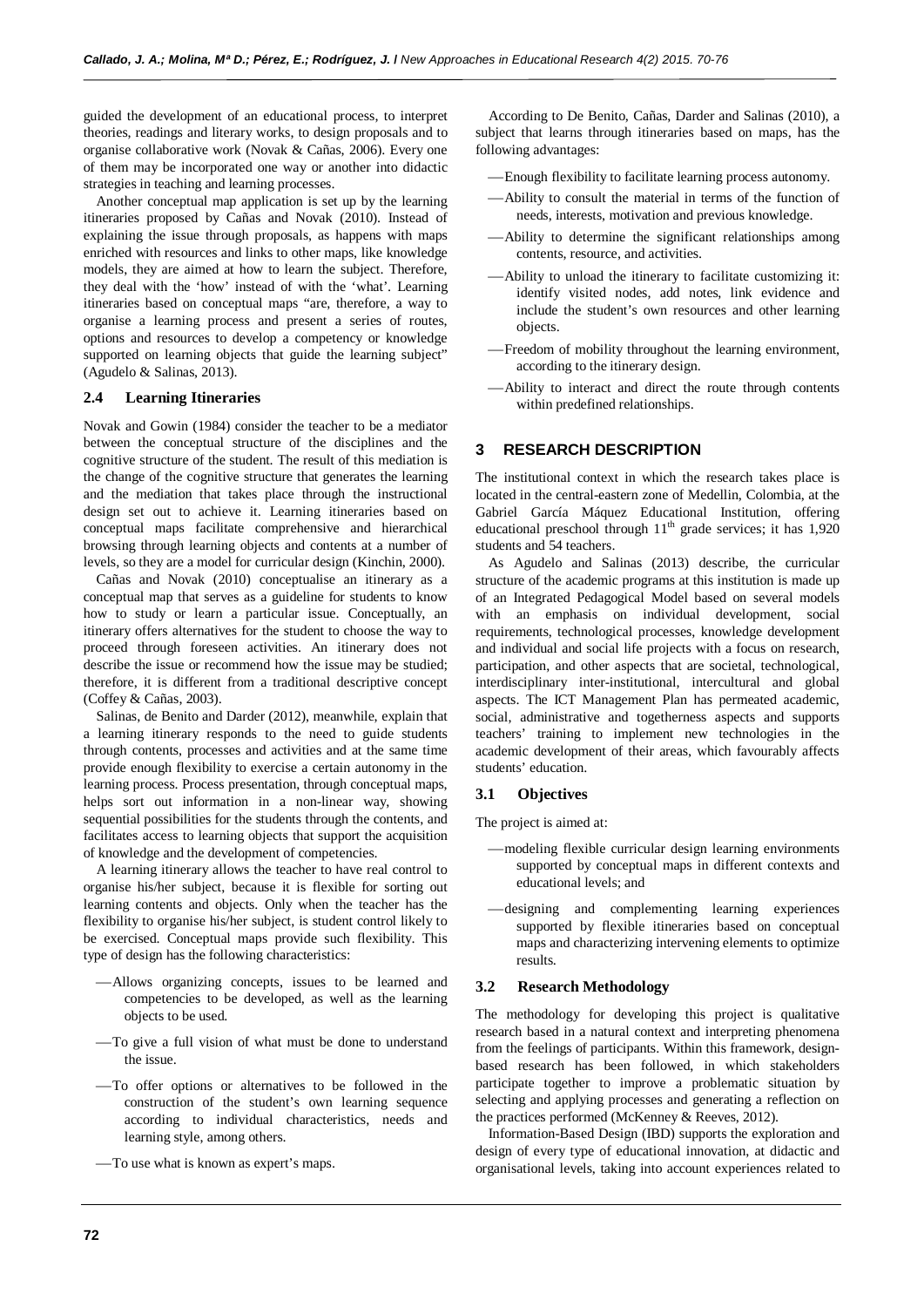the implementation of new ICT proposals (Reeves, 2006). For this design process, SAM, a design-development-assessment successive circle formula, an agile variation of the ADDIE model design methodology, was used.

Specifically, a dual cycle was developed: a first cycle of itinerary prototype design-development-assessment, through which an assessment has been developed by experts, and a second redesign, implementation and assessment cycle has been performed by users.

#### **3.3 Design and Development**

The design of the itinerary started with the exploration of the curricular design, focusing on competencies, which is aimed at developing eighteen basic student competencies and seven specific ones, the latter aimed at software development. It organizes these competencies within the mandatory areas, four components were developed:

- Technical Component
- Scientific Component
- Communications Component
- Humanistic Component

As Agudelo and Salinas (2013) describe, to design the itinerary, a competency from the Technical Component was taken: information management, defined as the capacity to organize information using information tools, thereby efficiently facilitating the development of its functions. This competence has five levels and level four was retaken, corresponding to the ninth grade, to implement the experience: It interprets and generates information from analysed data.

For this design, the area of the teacher's support and expertise was available as well as the concepts retaken from the reference framework.

The areas this competence deals with belong to the Technical Component: technology, information and entrepreneurship supported by religion, part of the Humanistic Component, from which the competence is developed: construction of a life project that becomes the classroom project to provide sense to the development of this itinerary.

In order to receive suggestions for improvements, the first design was handed over to experts, competent entities and people working on issues such as instructional design, conceptual maps, training and pedagogy itinerary for validation. This was performed by four experts (instructional design, didactics, e-learning and competencies). From their observations, the itinerary was redesigned in order to obtain the itinerary to be applied (Figure 1).

This includes the application of the itinerary to the students. Parallel groups are set up with similar conditions and characteristics, that is: the same schooling level, the same age average and the same ethnographic conditions, so a control group is available to develop the competence as usual. Further, two control groups are available, one to implement the itinerary under the e-learning modality and the other to apply the blearning modality as support to the in-class work of the teacher. Groups include an average of thirty 14-to-16-year-old students.

Implementation deals with user validation and with the application of the itinerary to the students as it was being implemented and assessed by them. (Table 1)



**Figure 1.** Applied Learning Itinerary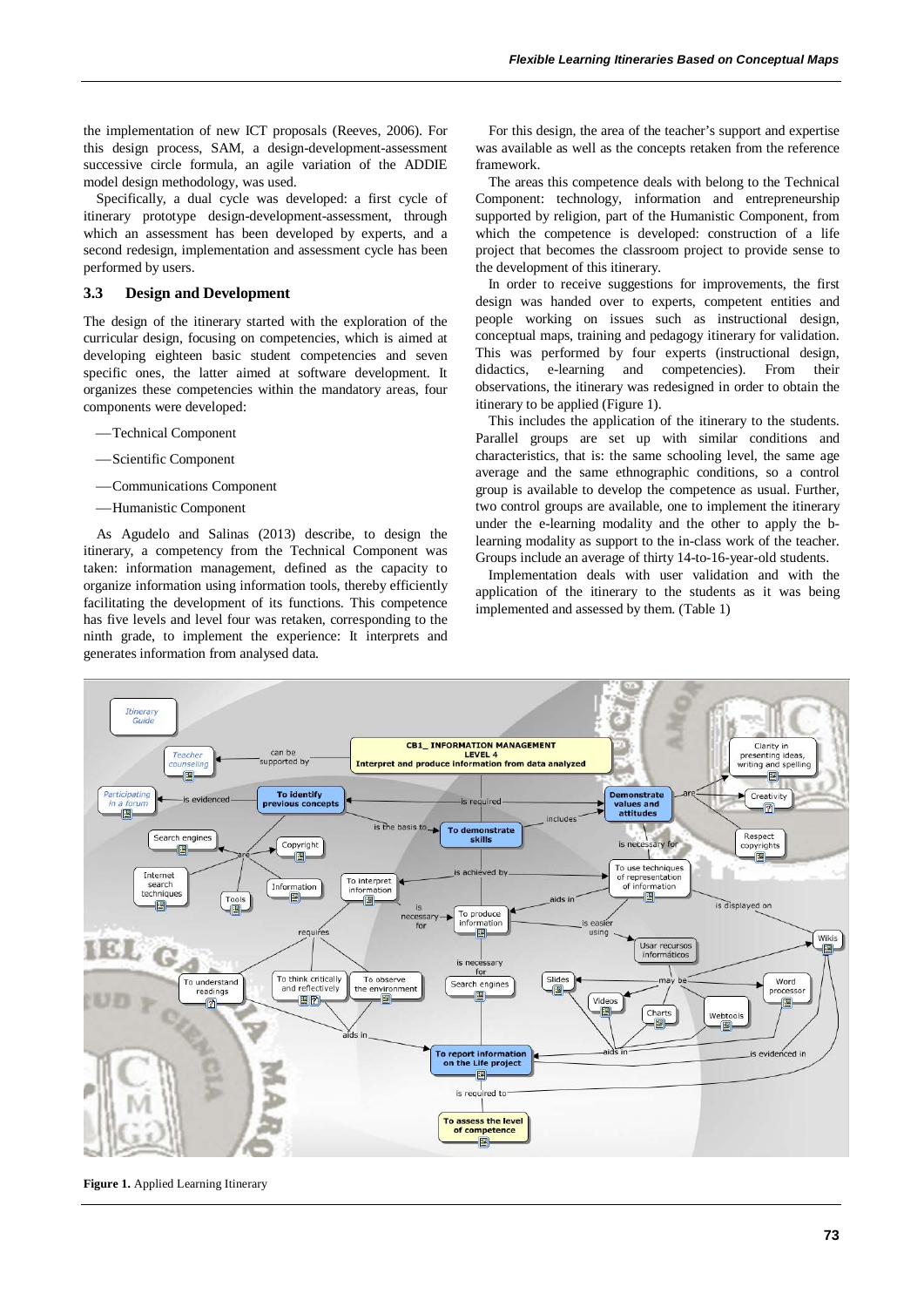**Table 1**. Participants

| Group                  | <b>Treatment</b> | <b>Individuals</b> |
|------------------------|------------------|--------------------|
| 9 <sup>o</sup> 1 Grade | GE1              | 31                 |
| 9°2 Grade              | GC               | 31                 |
| 9°3 Grade              | GE2              | 35                 |
| Total                  |                  | 97                 |

GE1 addressed the itinerary as an in-class process support, GC developed the competence in class without learning itinerary support and GE2 worked with the itinerary in an autonomous way with the teacher acting as a virtual tutor.

The application of learning itinerary strategies to GE1 and GE2 students  $-9°1$  and  $9°3$  ninth grade – facilitated the thematic compliance with the fourth period, one of the most difficult ones, given the students are ending the academic year and frequently have class absences due to the number of programmed activities, whether institutional or personal, which can have a real influence. During the implementation of the itineraries, a followup of experiences and incidences was conducted.

## **3.4 Results**

Results are presented as related to three aspects:

- $\equiv$  academic performance (based on  $4<sup>th</sup>$  period grades)
- level of satisfaction with the experience
- activity developed in the itinerary (used learning objects, etc.)

## **3.4.1. Academic Results**

The best academic results are registered with the guided itinerary (Experimental Group 1), which gives a compliance of 61% represented with high and superior performance. Although the lowest results of these two performances took place in the itinerary without an in-class teacher (Experimental Group 2), it is important to highlight that the performance level of this group was lower than with the control group that worked under the traditional methodology, without an itinerary (Table 2).

**Table 2.** Academic Results

| Results $(\% )$ | 9º1 Grade<br>GE1 | 9°2 Grade<br>GC | 9°3 Grade<br>GE3 |
|-----------------|------------------|-----------------|------------------|
| Upper           | 16%              | 6%              | 0%               |
| High            | 45%              | 26%             | 42%              |
| <b>Basic</b>    | 29%              | 54%             | 19%              |
| Low             | 3%               | 0%              | 16%              |
| Cancelled       | 7%               | 14%             | 23%              |
| Total           | 100%             | 100%            | 100%             |

#### **3.4.2. Level of Satisfaction with the Experience**

Level of satisfaction with the itinerary experience was obtained through a survey conducted in the technology area of the students and teachers. Eighty-four percent of the polls were collected (Table 3).

Level of satisfaction reached 84%, as reflected in a survey measuring motivation, flexibility, resources and autonomy throughout the competence development.

Those with the lowest satisfaction levels indicated they did not have the resources to access the itinerary during extracurricular time and faced difficulty in applying a new methodology.

**Table 3.** Level of Satisfaction

| Results $(\% )$ | 9°1 Grade GE1 | 9°2 Grade GC | Average |
|-----------------|---------------|--------------|---------|
| Excellent       | 30%           | 19%          | 25%     |
| Good            | 66%           | 51%          | 59%     |
| Regular         | 4%            | 29%          | 15%     |
| Poor            | $0\%$         | 1%           | $1\%$   |
| <b>TOTAL</b>    | 100%          | 100%         | 100%    |

## **3.4.3. Activity Developed under the Itinerary**

The learning objects visited and activities developed were observed through the participation in the proposed activities and the followup conducted according to the itinerary over the period.

On average, 80.3% of the learning objects and activities in the itinerary were performed, giving the average for the results of the two experimental groups.

#### **Table 4**. Developed Activities

| Developed activities and/or<br>learning objects visited | 9 <sup>o</sup> 1 Grade<br>GE1 | 9°2<br>Grade<br>GC | 9°3 Grade<br>GE2 |
|---------------------------------------------------------|-------------------------------|--------------------|------------------|
| Slideshows                                              | 45%                           | 15%                | 30%              |
| Word processor                                          | 45%                           | 15%                | 35%              |
| Excel charts                                            | 25%                           | 5%                 | 20%              |
| Videos                                                  | 33%                           | 11%                | 21%              |
| Wiki                                                    | 45%                           | 12%                | 33%              |
| Web tools                                               | 46%                           | 11%                | 35%              |
| Digital book                                            | 2%                            | 0%                 | $0\%$            |
| Image editor                                            | 1                             | $\Omega$           | $\theta$         |
| Avatars                                                 | 44%                           | 11%                | 35%              |
| Web presentations                                       |                               | 0                  | $\theta$         |

These percentages are based on the itineraries developed and class observations. The image edition tool requires the creation of an account to be able to use it, and at that time, account creation was not allowed. This tool was not used but visited. Certainly, the most visited and used resource was Avatars because it does not require registration and it is very attractive. It is important to highlight that the control group (without an itinerary) was not able to end any product due to the multiple extracurricular activities, to the public order issues that preserved the normal development of school activities and total dependency on teacher guidance. These difficulties were overcome thanks to the learning itineraries through which the students' autonomous work was evidenced.

## **3.4.4. Data Triangulation**

A matrix to triangulate the results was generated from the assessed aspects using different information collection instruments. Thus, information collected was sorted in function  $\alpha$ f

a) Indicators determined in the design stage:

- Competence development
- Satisfaction level
- Resources and activities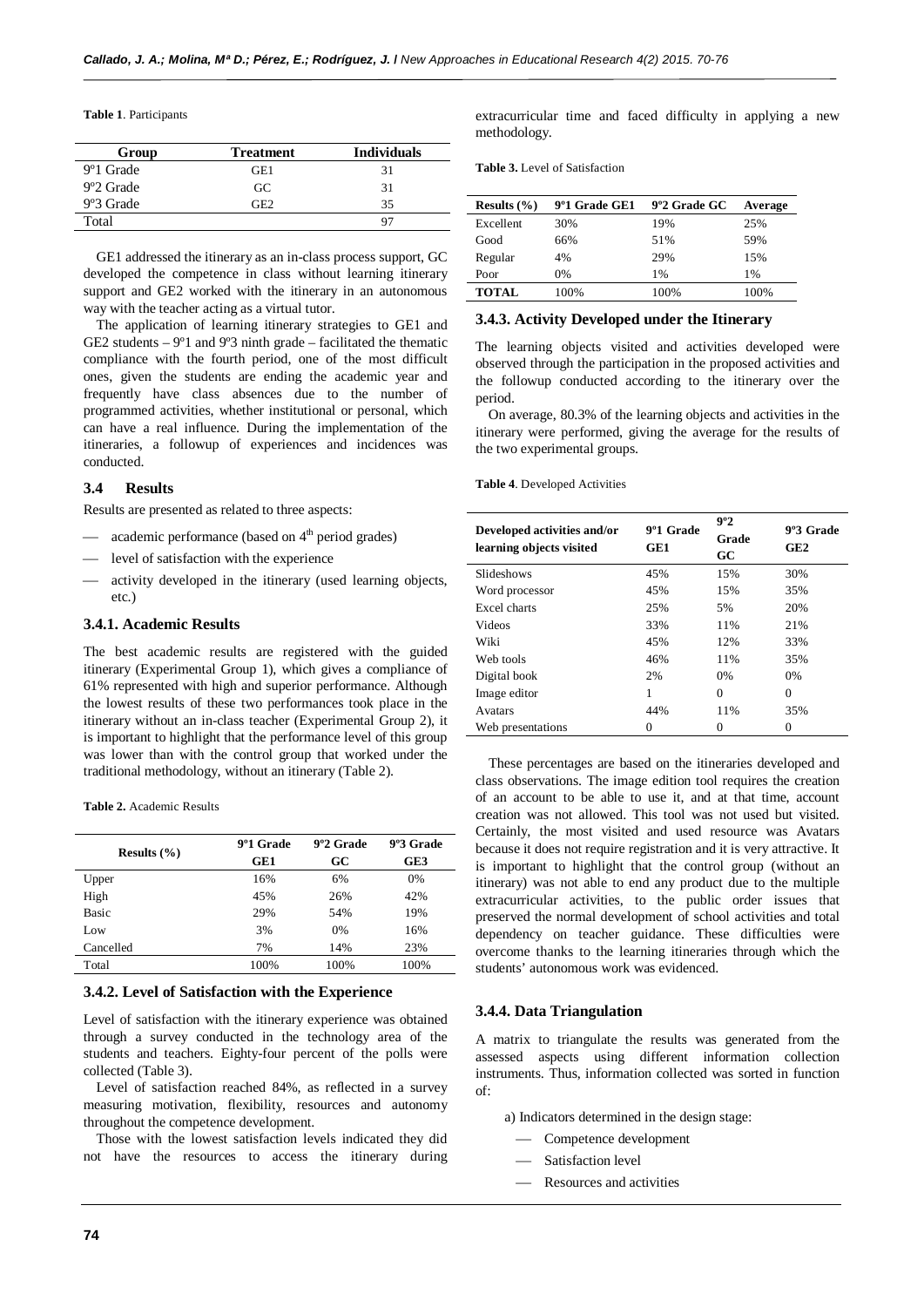### b) Conceptual references:

- Competence development
- Previous knowledge
- Autonomy and self-learning
- c) ICT-supported learning environment components:
	- Methodology
	- Interpersonal relationships
	- Teacher's role
	- Resources and activities
	- $-$  Time
	- ICT support

This organisation is schematically presented in Table 5.

**Table 5.** Result Triangulation of the results

| Criteria           | <b>Results</b>                                         |
|--------------------|--------------------------------------------------------|
|                    | The itineraries support the development of the         |
| Development of     | competences and allow to overcome problems of          |
| competence         | presentness. - Its flexibility and design enable to    |
|                    | generate a significant learning.                       |
|                    | If the students have previous knowledge about          |
| Previous           | conceptual maps, they can interact with greater ease   |
| knowledge          | with the itinerary.                                    |
|                    | Students advanced according to their own pace and      |
|                    |                                                        |
| Autonomy and       | interests, creating a greater level of autonomy and    |
| self-learning      | self-learning. Never the less this process was         |
|                    | affected by the lack of clarity on the guides and the  |
|                    | teachers intervention,                                 |
|                    | The participants liked the methodology used, while     |
|                    | acknowledging the need to be prepared to assume        |
| Methodology        | the corresponding roles.                               |
| Interpersonal      | It generates peer support, which is further more       |
| relationships      | enhanced, if collaborative activities or some type of  |
|                    | interaction among the students, is designed.           |
|                    | It was difficult for the teacher to assume the role of |
|                    | a guide and even more on the experimental group        |
| Teacher's role     | no. 2, where his support was virtual. Generally the    |
|                    | teachers are not prepared to have total control.       |
|                    | The itinerary had failures in terms of the associated  |
| Resources          | resources; some were not as clear as to generate       |
|                    | student's autonomous activity, reason why they had     |
|                    | to seek help. The guides must be very clear as well    |
|                    | as contextualized.                                     |
|                    | The activities programmed in the itinerary were        |
|                    | adequate for the development of competence, but        |
| Activities         | still students would have liked more interactive and   |
|                    | playful activities, dosed according to the time        |
|                    | available. The experts highlight the importance that   |
|                    | besides de description of the activity and support     |
|                    | resources, there must be a justification for the       |
|                    | relation they have with the competence develop-        |
|                    |                                                        |
|                    | ment.                                                  |
|                    | Time was very short and poorly administrated           |
|                    | during the activities execution. It is necessary to    |
|                    | include within the itinerary some type of control or   |
| Time               | self-control tool in order to track progress.          |
|                    | Working with this methodology under the<br>h-          |
| Information and    | learning modality provided better results. During      |
| communication      | the development of the itinerary the students rely     |
| technology sup-    | on the information and communication technology,       |
| port               | in order to have interaction.                          |
| Satisfaction level | The satisfaction level shown on the surveys is         |
|                    | based on the motivation, flexibility, resources and    |
|                    | autonomy during the competence development.            |

# **4 FINAL REFLECTIONS**

Obtained results allow us to conclude that flexible training itineraries based on conceptual maps support the development of competencies and allow overcoming in-class issues that may be evidenced in regular classrooms. In addition, its design and flexibility allow the generation of significant learning. However, it is important for students to keep in mind the competence they are developing.

The experience may be regarded as successful, because it can contribute to modelling the learning environment and implement instructional design leading to flexible training itineraries based on conceptual maps.

Another key aspect to be taken into consideration is teacher training throughout the expansion phase, focused on the role the teachers must assume for this type of experience and the guidance and conditions to create and implement their own itineraries.

To obtain better results in the application of flexible training itineraries based on conceptual maps, it is advisable to keep in mind that (Agudelo and Salinas, 2013):

The objective of the itinerary must be clear for participants.

- Better results are obtained if itineraries are used under the blearning modality.
- Training sessions on conceptual maps and CmapTools must be available before starting the work with itineraries.
- Learning objects must be very clear, simple, contextualised and useful to develop the competence issue.
- Itinerary learning activities and objects must be varied and offer options on how to perform chosen ones; according to multiple intelligences, this may cause a greater level of motivation and, therefore, more significant learning.
- Symbols or colors may be used to identify learning objects within the itinerary; for instance, one color for activities and another for tutorials.
- The teacher must assume the role of guide and encourage the students' autonomy and the flexibility allowed by the itinerary; the teacher must be trained in this issue.
- It is important to validate the itinerary before applying it.

Design a self-control mechanism to develop the itinerary to help control time devoted to the programmed activities.

Results obtained in this project endorse the continuation of flexible training itinerary experience development, based on conceptual maps, in other levels of education (preschool, basic elementary, basic high school, intermediate, college, teacher training, continuous education), as well as the implementation of other versions of the applied itinerary, improving it from the performed assessment and applying it to the same schooling it was designed for, or developing other types of competencies in different educational contexts that may be expanded and characterise the focus of the model.

## **REFERENCES**

Agudelo, O. L, & Salinas, J. (2013). Diseños curriculares flexibles basados en mapas conceptuales para apoyar procesos de formación. In *XVI Congreso Internacional EDUTEC 2013*. doi[:10.13140/RG.2.11578.7045](http://dx.doi.org/10.13140/RG.2.11578.7045)

Ausubel, D. P., Novak, J. S., & Hanesian, H. (1978). *Educational psychology: A cognitive view.* New York: Holt, Rinehart & Winston.